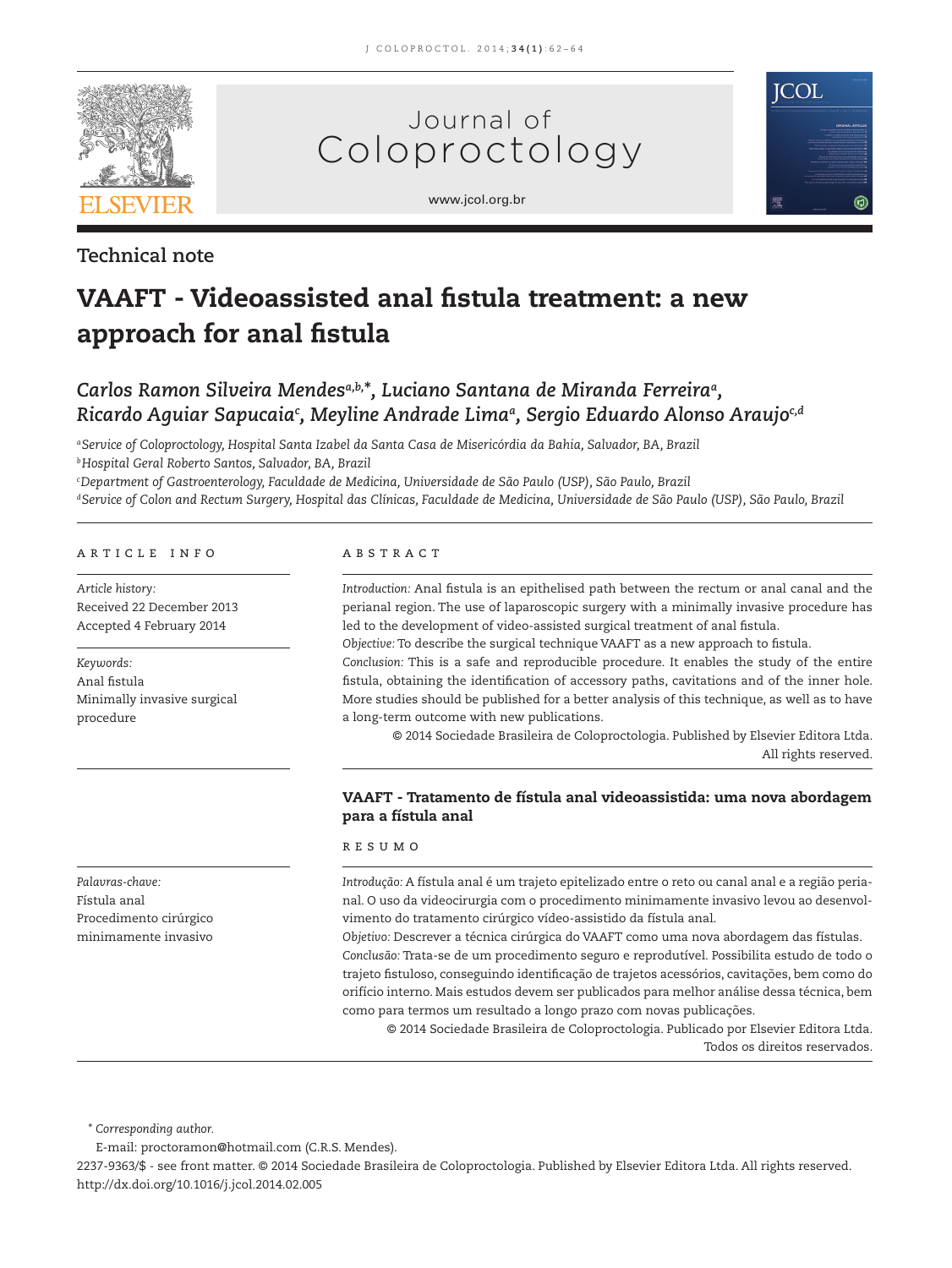### **Introduction**

Anal fistula is an epithelised communication between the rectum or anal canal and the perineal region. In 90% of cases, the origin of the fistula is of cryptoglandular nature, and Crohn's disease, trauma, malignancies, infections and radiotherapy account for the remaining 10%.<sup>1</sup> The incidence of fistula is 8.6 per 100,000 people with predominance in males, 2:1. The clinical manifestation of anal fistula is anal itching associated with discomfort with anal pain and recurrent infections. The diagnosis is usually established by clinical history and physical examination. For a better study, the diagnostic workup may be supplemented with pelvic MRI and/or endorectal ultrasonography.

The treatment is surgical; its objective is to treat the inner hole and remove the fistulous path.

The surgery can be performed in a number of ways by invasive techniques, for instance, fistulotomy and fistulectomy, with great risk of sphincter injury. Less invasive techniques using a plug, fibrin glue, mucosal advancement flap and ligation of intersphincteric fistulous tract (LIFT) have sought to preserve the anal sphincter.<sup>2-6</sup>

The association of video and surgery in the search of a minimally invasive procedure led to the development of video-assisted anal fistulous treatment (VAAFT) by Meinero, which we describe in this manuscript. The VAAFT procedure is performed with the use of a fistuloscope, which allow a search for the correct location of the internal fistula, as well as the study of the fistulous path in search of collections or accessory paths.<sup>7</sup>

The VAAFT technique does not affect the faecal continence and features a recurrence of up to 30%, being quite satisfactory for a minimally invasive technique.

The purpose of this article was to describe the VAAFT technique in the treatment of anal fistula, as well as to report the first Brazilian case.

#### *Technical description*

The Video-assisted anal fistula treatment is performed using a fistuloscope (Fig. 1) (Karl Storz, Tuttlingen, Germany). The kit consists of a fistuloscope, a monopole electrode, a brush and an endoscopic forceps. The fistuloscope has a diameter of 3,3 × 4,7 mm and length of 18 cm. This device is equipped with two taps, one of them being connected to one washing solution of glycine 1,5% or mannitol 1%. The surgical steps are divided into two stages: the first stage for diagnostic study and the second for treatment.

#### *Stage of diagnosis*

The patient is placed in the lithotomy position after spinal anesthesia. Then, the surgeon identifies the external orifice through which the fistuloscope will be introduced. The infusion of glycine solution is started, enabling the direct visualization of the fistulous lumen by a continuous jet of irrigation solution. The device is introduced in search of the fistulous tract and of the internal orifice, as well as of accessory paths. After identifying the internal opening, it is isolated with sutures, still leaving the orifice open.

#### *Stage of treatment*

In this phase the surgeon proceeds with the fulguration of the inner side of the fistulous tract. Using the monopole electrode, proceeds with destruction of all the tract under direct vision with cauterization of the bed. The procedure starts near the internal orifice, retreating little by little, until achieving the external orifice, concluding the cauterization. Following this, the necrotic material is removed by brushing and flushing with the washing solution. Finally, the internal orifice repair is pulled and, with the use of a stapler, the internal orifice closure is achieved; or a cutaneous-mucosal flap or orifice synthesis is performed.

# **Discussion**

To date there are few published papers in the literature concerning the VAAFT technique, and not one Brazilian publication. In our country, the arrival of the equipment in July, 2013, should encourage new publications. The first case of videoassisted anal fistula treatment was treated by our team at Hospital Santa Izabel on July 27, 2013.

In the world literature, the largest series was presented by Meinero in his first publication, with 136 cases of complex fistulas operated from May 2006 to May 2011. The highest incidence was found in males, with 70% of cases. The mean age of the population was 42 years, a finding very similar to our initial population. During Meinero's experience, there were no serious complications nor bleeding or infection. This author observed a case of urinary retention postoperatively with scrotal oedema due to infiltration with the irrigation solution. All patients were discharged in the very day of surgery and pain complaints were mild. The longest absenteeism period was of three days.

In his study, Meinero obtained a good response in 73.5% of patients after 2-3 months. In patients without fistula healing, 26.5% were reoperated by VAAFT. Overall, a healing response of 87.1%<sup>7</sup> was obtained.



**Fig. 1 – VAAFT video equipment manufactured by Karl Storz (Tuttlingen, Germany).**